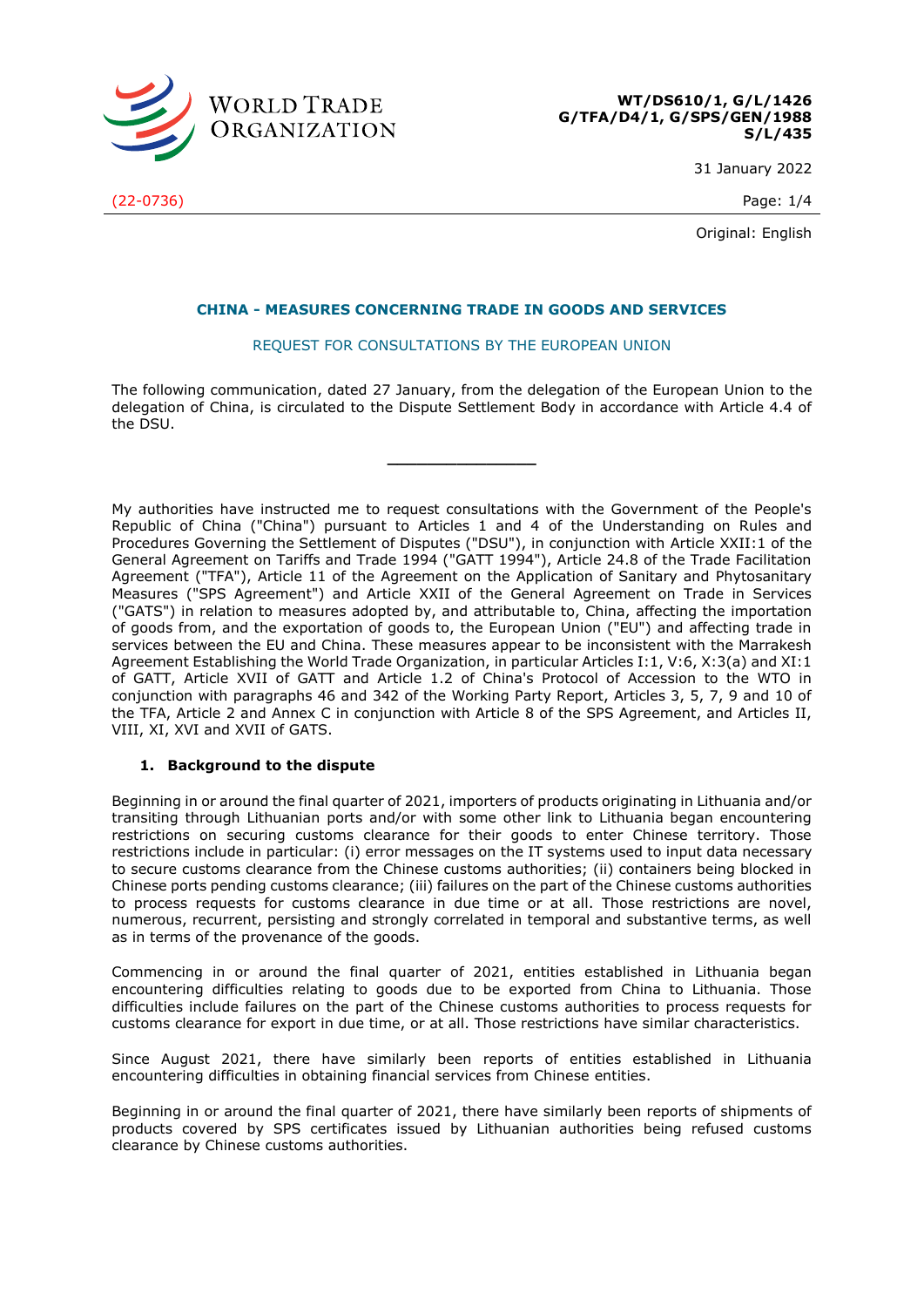- 2 -

#### **2. The measures at issue**

The measures at issue include the adoption, maintenance and application through its actions or omissions, in law and in fact, by China, of:

- import bans or import restrictions on the products at issue, from the EU;
- export bans or export restrictions on the products at issue from China to the EU;
- restrictions or prohibitions on the supply of services from the EU or by a service supplier from the EU in the territory of China or in respect of EU consumers of services provided by Chinese service suppliers.

The means through which China imposes and administers these measures operate collectively but also separately, and affect the importation or exportation of goods or the supply of services from or to Lithuania, or showing a link to Lithuania for example through the presence of Lithuanian components. These measures predominantly concern goods or services from or destined for Lithuania or linked in various ways to Lithuania, but also have an effect on supply chains throughout the EU.

The above-described complex of measures are inter-linked and show a targeted prohibition or restriction relating to trade in goods or services from or to Lithuania or linked to Lithuania which is intended to be generally applicable.

These measures are attributable to China which, through actions of the Government, and/or through measures designed, promulgated, or applied by entities (including local government bodies, nongovernmental bodies and state-owned enterprises) in Chinese territory acting as, under the authority of, or in concert with the Government, has encouraged, incentivised or otherwise instigated a coordinated policy designed to restrict trade from and with the EU, and more specifically, Lithuania, in a manner that is inconsistent with the terms of the covered agreements.

In particular, the acts or omissions of the General Administration of Customs China resulting in the failure to take administrative actions or decisions necessary for customs clearance, has the effect of prohibiting or restricting importation.

China also grants less favourable treatment for transit for products with a link to Lithuania as described above.

Furthermore, it appears that Chinese State Trading Enterprises are not acting in conformity with the principle of non-discriminatory treatment in their purchases or sales involving either imports or exports from the EU with a link to Lithuania as described above.

China arbitrarily or unjustifiably discriminates between the EU and other Members where identical or similar conditions prevail, including between China's own territory and that of the EU, in applying sanitary and phytosanitary measures, and applies sanitary and phytosanitary measures in a manner which constitutes a disguised restriction on international trade, when goods with a link to Lithuania are involved.

Moreover, China has put in place restrictions or treatment less favourable than that accorded to service suppliers from other Members or domestic service suppliers, in relation to the supply of services from the EU, by a service supplier from the EU in the territory of China, and as regards EU service consumers seeking services from Chinese service suppliers, when those services, suppliers or consumers had a link to Lithuania.

#### \*\*\*

# **3. Legal basis for the complaint in respect of China's measures**

The measure or series of measures appears to be inconsistent with China's obligations under the covered agreements, in particular,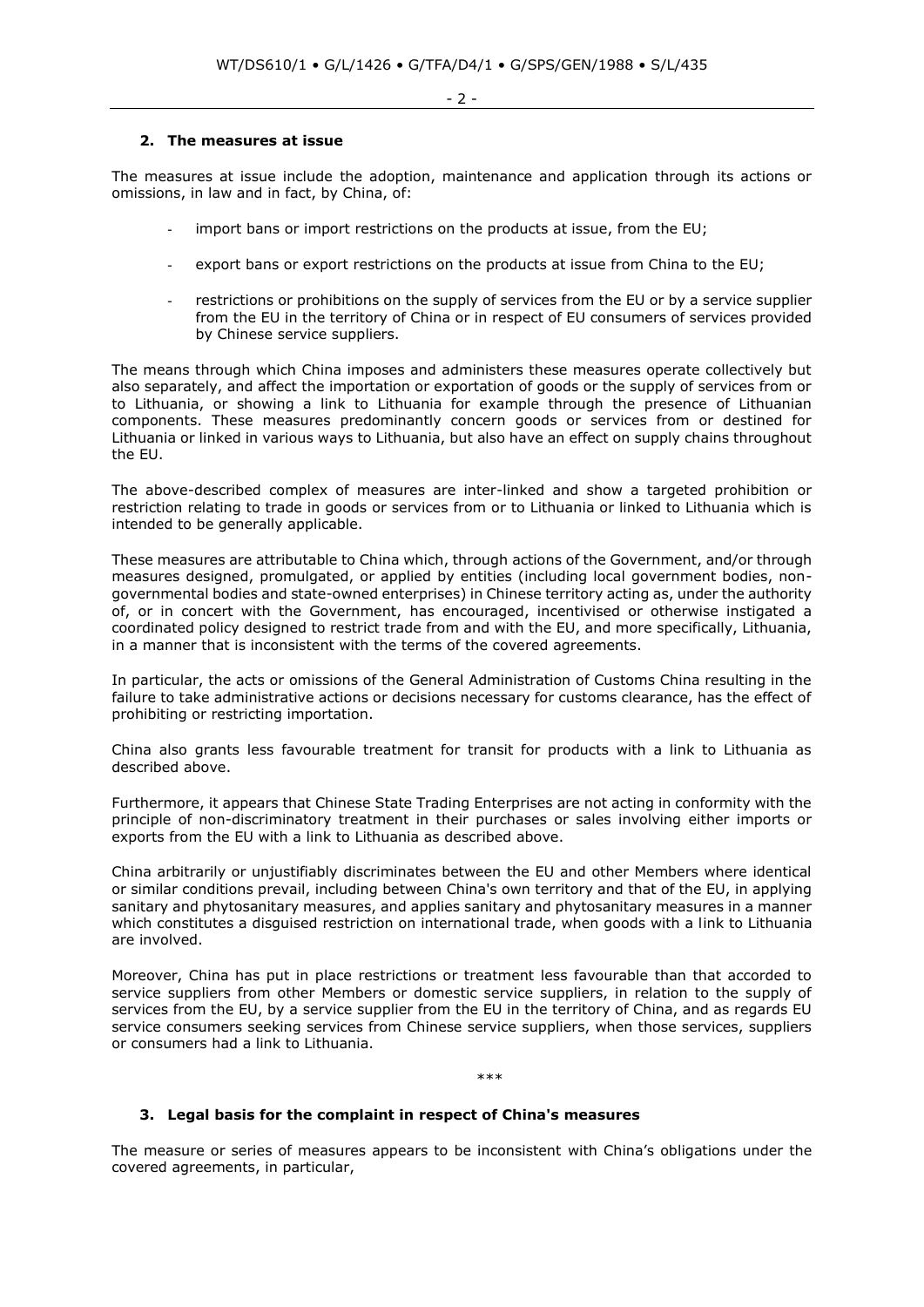- Article I:1 of GATT, because China is not according immediately and unconditionally to the like product originating in or destined for the territory of the EU with respect to all rules and formalities in connection with importation and exportation, the advantages, favours, privileges or immunities granted by China to any product originating in or destined for any other country.
- Article V:6 of GATT, because China accords to products which have been in transit through the territory of another Member treatment less favourable than that which it accords to such products that have been transported from their place of origin to their destination without going through the territory of that other Member.
- Article X:3(a) of GATT, because China administers its laws, regulations, decisions and rulings of the kind described in Article X:1 of GATT in a manner that is not uniform, impartial and reasonable.
- Article XI:1 of GATT, because China has instituted and is maintaining prohibitions or restrictions other than duties, taxes or other charges on the importation of products from the territory of the EU and on the exportation or sale for export of products destined for the territory of the EU.
- Article XVII of GATT and Article 1.2 of China's Protocol of Accession to the WTO in conjunction with paragraphs 46 and 342 of the Working Party Report, because Chinese State Trading Enterprises have not acted in conformity with the principle of non-discriminatory treatment in their purchases or sales involving either imports from or exports to the territory of the EU.
- Article 7 of the TFA, because for products originating from the territory of the EU China is not maintaining procedures allowing for the submission of import documentation and other required information, including manifests, in order to begin processing prior to the arrival of goods with a view to expediting the release of goods upon arrival.
- Article 10 of the TFA, because China appears not to have adopted and/or applied import, export, and transit formalities and documentation requirements with a view to a rapid release and clearance of goods, particularly perishable goods. Furthermore, China appears not to have adopted and/or applied import, export, and transit formalities and documentation requirements in a manner that aims at reducing the time and cost of compliance for traders and operators.
- Article 2 of the SPS Agreement, because China has not ensured that the sanitary and phytosanitary measures which it applies do not arbitrarily or unjustifiably discriminate between Members where identical or similar conditions prevail, including between their own territory and that of the EU and has applied sanitary and phytosanitary measures in a manner which constitutes a disguised restriction on international trade.
- Article 8 of the SPS Agreement, because in the operation of control, inspection and approval procedures, China has not ensured that the procedures are not inconsistent with the provisions of this Agreement.
- Paragraph 1(a) of Annex C of the SPS Agreement because China has failed to ensure, with respect to its procedures for checking and ensuring the fulfilment of sanitary measures, that such procedures have been undertaken and completed without undue delay and in no less favourable manner for imported products than for like domestic products.
- Article II:1 of GATS because China has not accorded immediately and unconditionally to services and service suppliers of the EU treatment no less favourable than that provided to like services and service suppliers of other Members.
- Article VIII of GATS because China is not ensuring that monopoly suppliers of services in China, in the supply of the monopoly services, act in a manner consistent with China's obligations under Article II and specific commitments.